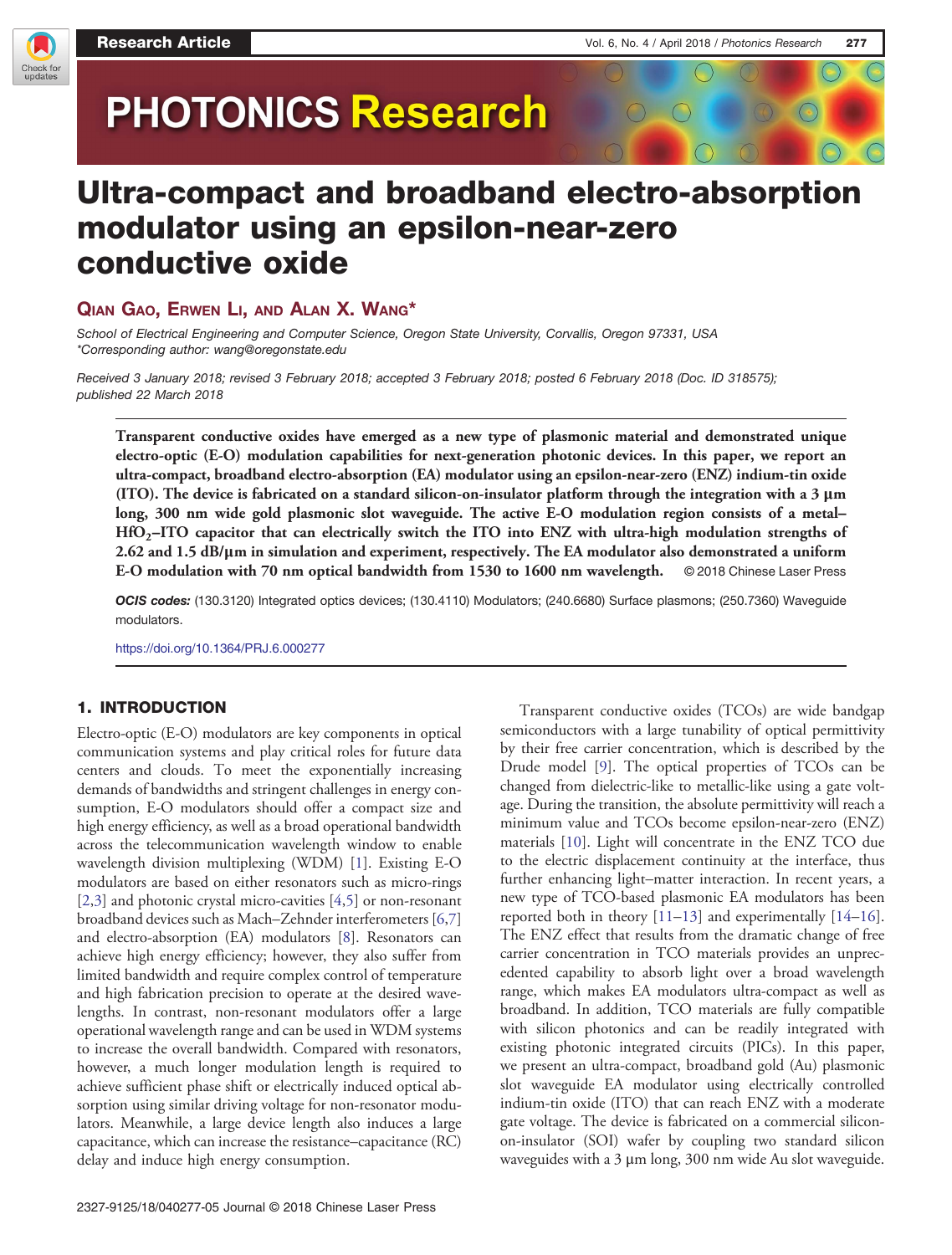

Fig. 1. (a) 3D Schematic of the plasmonic EA modulator. (b) Enlarged view of the cross-sectional area of the active E-O modulation region and (c) enlarged view of the Au slot waveguide with tapers to silicon waveguides.

In the active E-O modulation region, a metal-oxidesemiconductor (MOS) capacitor is used to electrically switch the ITO into ENZ. We first provide a brief overview of the modulator design, including its architecture and operating principles. In particular, we will simulate how the accumulated free electrons in the ITO layer will induce optical absorption under the applied bias voltage. Then we will present the fabrication process and characterization of the device, including both static and dynamic E-O modulation. We then conclude this paper with a discussion of the modulator's performance for future optical interconnect systems in terms of modulation bandwidth and energy efficiency.

#### 2. DEVICE DESIGN

The 3D schematic of the plasmonic EA modulator is shown in Fig. 1(a) and is designed on a standard SOI wafer. The device consists of an active Au plasmonic slot waveguide with electrodes between two silicon waveguides. Two grating couplers are used to couple light into and out of the Si waveguides [\[17](#page-4-0)]. The designed grating couplers can be patterned along with the silicon waveguide through the same electron beam lithography (EBL) and etching process, which reduces fabrication complexity. This reported transverse electric (TE)-polarized subwavelength grating coupler has 3 dB bandwidth of 52 nm from our simulation. A pair of Si–Au tapers, as shown in Fig. 1(c), performs the Si strip waveguide to plasmonic slot waveguide mode conversion [[18\]](#page-4-0). Briefly, the evanescent field of the silicon waveguide will first excite the surface plasmon polariton (SPP) mode at the metal–dielectric interfaces and then gradually evolve into the mode of the ITO-filled metal–insulator– metal (MIM) waveguide [[19,20](#page-4-0)]. The Au tapers have a small angle of 9° to ensure a quasi-adiabatic transition with conversion efficiency of 70% [[18\]](#page-4-0). The plasmonic slot waveguide, which is also the active E-O modulation region, is made up of two Au slabs with a 300 nm slot, as shown in Fig. 1(c). 10 nm thick  $HfO<sub>2</sub>$  is deposited on top of the Au slot waveguide, followed by filling the slot with 200 nm thick ITO. Another Au slab is deposited on top of the  $HfO<sub>2</sub>$  layer to serve as the connecting electrode with the ITO layer. The crosssectional view of the Au/HfO<sub>2</sub>/ITO film stack, which creates an MOS capacitor, is shown in Fig. 1(b). The Au slot waveguide and the top ITO are connected to two Au electrodes to apply a bias voltage across the MOS structure. If a negative bias is applied at the gate (ITO), it will cause up-bending of the conduction band of the ITO; therefore, an accumulation layer of free electrons will be formed in the ITO layer at the  $HfO<sub>2</sub>$ interface. The accumulation layer will induce strong perturbation to the complex permittivity of the ITO layer by reducing the real part and increasing the imaginary part. When the ITO reaches the ENZ region, strong electrically induced absorption will occur due to the interaction between the SPP mode and the accumulation layer.

The electrically induced absorption was simulated by finite-difference time-domain (FDTD) method of Lumerical Solutions. The optical properties of the ITO are described by the well-established Drude model [[9\]](#page-4-0). The relative permittivity,  $\varepsilon_r = \varepsilon_1 + i\varepsilon_2$ , is given by  $\varepsilon_r = \varepsilon_\infty + \omega_p^2/[\omega(\omega + i\Gamma)]$ , where  $\varepsilon_{\infty}$  is the high-frequency dielectric constant,  $\omega_p$  is the plasma frequency defined as  $\omega_p^2 = N_c q^2 / (\varepsilon_0 m^*)$ , and  $\Gamma = 1/\tau$  is the plasma collision frequency. Here,  $N_c$  is the free carrier concentration,  $q$  is the electron charge,  $\varepsilon_0$  is the vacuum permittivity, and  $m^*$  is the effective mass of the carrier. The plasma collision frequency  $\Gamma$  is related with the carrier mobility  $\mu$  by  $\mu = q\tau/m^*$ . In our simulation, the bulk carrier concentration is  $N_b = N_c = 1 \times 10^{20}$  cm<sup>-3</sup>, which was measured by the Hall effect. We also simulated the eigenmodes of the Au slot waveguide filled with 10 nm  $HfO<sub>2</sub>$  and 200 nm ITO, from which the propagation loss can be calculated from the imaginary part of the effective index. When no bias voltage is applied and we assume the free carrier concentration is  $N_b$  for the entire ITO layer, the optical field distribution of the Au slot waveguide mode is shown in Fig. [2\(a\)](#page-2-0), and the waveguide loss is  $0.58$  dB/ $\mu$ m. We designate this relatively low loss state as the "ON state." By applying a negative bias on the ITO gate layer, electrons accumulate at the  $ITO/HfO<sub>2</sub>$  interface, resulting in an increase of the imaginary part of the permittivity. To simplify the analysis, we consider the carrier accumulation process by adding an effective accumulation layer at the ITO/HfO<sub>2</sub> interface in the simulation with uniform carrier concentration  $N_p$ . The thickness of the accumulation layer is usually estimated by the Thomas–Fermi screening length, which is estimated to be around 1 nm [\[21](#page-4-0)]. As the bias voltage becomes more negative, the imaginary part of the ITO refractive index becomes larger and the light absorption is prominent. When the carrier density of the accumulation layer is  $N_p = 7.5 \times 10^{20}$  cm<sup>-3</sup>, which switches the accumulation layer of ITO into ENZ, the EA is the strongest and we define it as the "OFF state." The optical field distribution of the Au slot waveguide mode at the OFF state is shown in Fig. [2\(b\)](#page-2-0) and the waveguide loss is 3.20 dB/μm, which indicates a 2.62 dB/μm modulation strength. It is interesting to point out that the optical field is concentrated in the ENZ layer due to the continuity requirement of the electric displacement [\[10](#page-4-0)]. We further performed a 3D optical transmission simulation by modifying the ITO material index parameters for both the ON  $(N_p = N_b = 1 \times 10^{20} \text{ cm}^{-3})$  and OFF  $(N_p = 7.5 \times 10^{20} \text{ cm}^{-3})$ and  $N_b = 1 \times 10^{20}$  cm<sup>-3</sup>) states. In the simulation, we launched a mode-matched light beam from the left into the couple-in silicon waveguide and monitored the power flow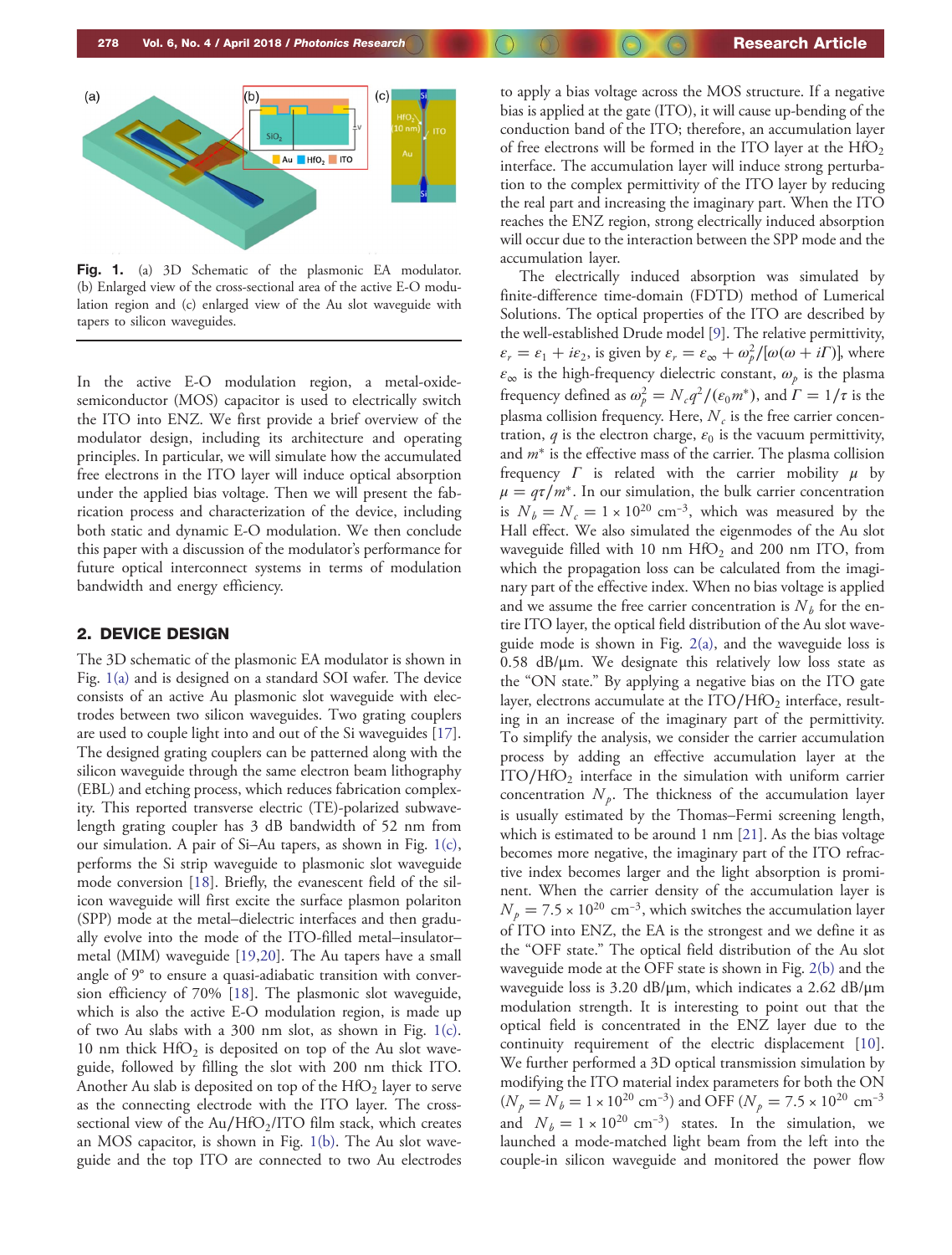<span id="page-2-0"></span>

Fig. 2. Simulated optical mode profiles for (a) the plasmonic slot waveguide with  $N_p = N_b = 1 \times 10^{20}$  cm<sup>-3</sup> and (b) the plasmonic slot waveguide with ITO at ENZ when  $N_p = 7.5 \times 10^{20}$  cm<sup>-3</sup>. The inset shows the enlarged region with the ENZ ITO layer. Top view of optical field distributions at (c) the ON state (accumulation layer  $N_b = N_p = 1 \times 10^{20} \text{ cm}^{-3}$ ) and (d) the OFF state (accumulation layer  $N_p = 7.5 \times 10^{20} \text{ cm}^{-3}$ ). The optical field profile is plotted in log scale. (e) The propagation loss of the plasmonic slot waveguide at different peak carrier concentrations. (f) Transmission at the ON state and OFF state and the extinction ratio as a function of the optical wavelength.

through the couple-out silicon waveguide on the right, as shown in Figs. 2(c) and 2(d). We also calculated the propagation loss as a function of the peak carrier concentration in the accumulation layer of ITO film, as shown in Fig. 2(e). There is a sharp increase of the light absorption when the ITO approaches ENZ, while the EA below  $N_p = 6 \times 10^{20}$  cm<sup>-3</sup> increases quite slowly, which agrees with Vasudev et al.'s analysis [\[11](#page-4-0)]. Figure  $2(f)$  shows the optical transmission spectra at the ON state and OFF state. A big extinction ratio (∼6 dB) at 1.55 μm can be observed due to the ENZ ITO absorption. Since the ENZ effect is due to the plasmon resonance, which requires the real part of the optical permittivity of ITO to be close to zero, the bandwidth is limited. In our simulation, the 3 dB bandwidth is 70 nm, as shown by the red curve in Fig.  $2(f)$ .

#### 3. DEVICE FABRICATION AND CHARACTERIZATION

The Si strip waveguide is fabricated on a commercial SOI wafer with a buried oxide thickness of 3 μm. The Si waveguide is patterned by EBL and reactive ion etching. The Au slot

waveguide is first patterned by ZEP e-beam resist with alignment to the Si strip waveguides, followed by thermally evaporating 200 nm thick gold film. Then a lift-off process is used to form the Au slot waveguide with tapers. To realize an active device using a high-efficiency MOS capacitor, a 10 nm  $HfO<sub>2</sub>$  was deposited by atomic layer deposition as the gate oxide. Then, the Au slot is filled with 200 nm ITO by sputtering. Both the ITO and the Au slot waveguides (both sides) are connected to a pair of Au electrodes to apply the bias voltage. The optical image of the fabricated device is shown in Fig. [3\(a\)](#page-3-0). The scanning electron microscopy (SEM) image in Fig. [3\(b\)](#page-3-0) shows the plasmonic slot waveguide with tapers connected to the Si strip waveguides. The zoomed-in SEM image in Fig. [3\(c\)](#page-3-0) shows that there is a small alignment error between the Si strip waveguides and the Au slot waveguide, which may induce higher optical loss but will not affect the EA modulation according to our FDTD simulation.

We measured the normalized optical transmission of the 3 μm long plasmonic waveguide. The input and output fibers are mounted on two  $xyz$  stages with 10 $^{\circ}$  tilted angle that allow precise alignment. A camera is mounted at a 45° angle to visually assist the alignment. The input fiber is a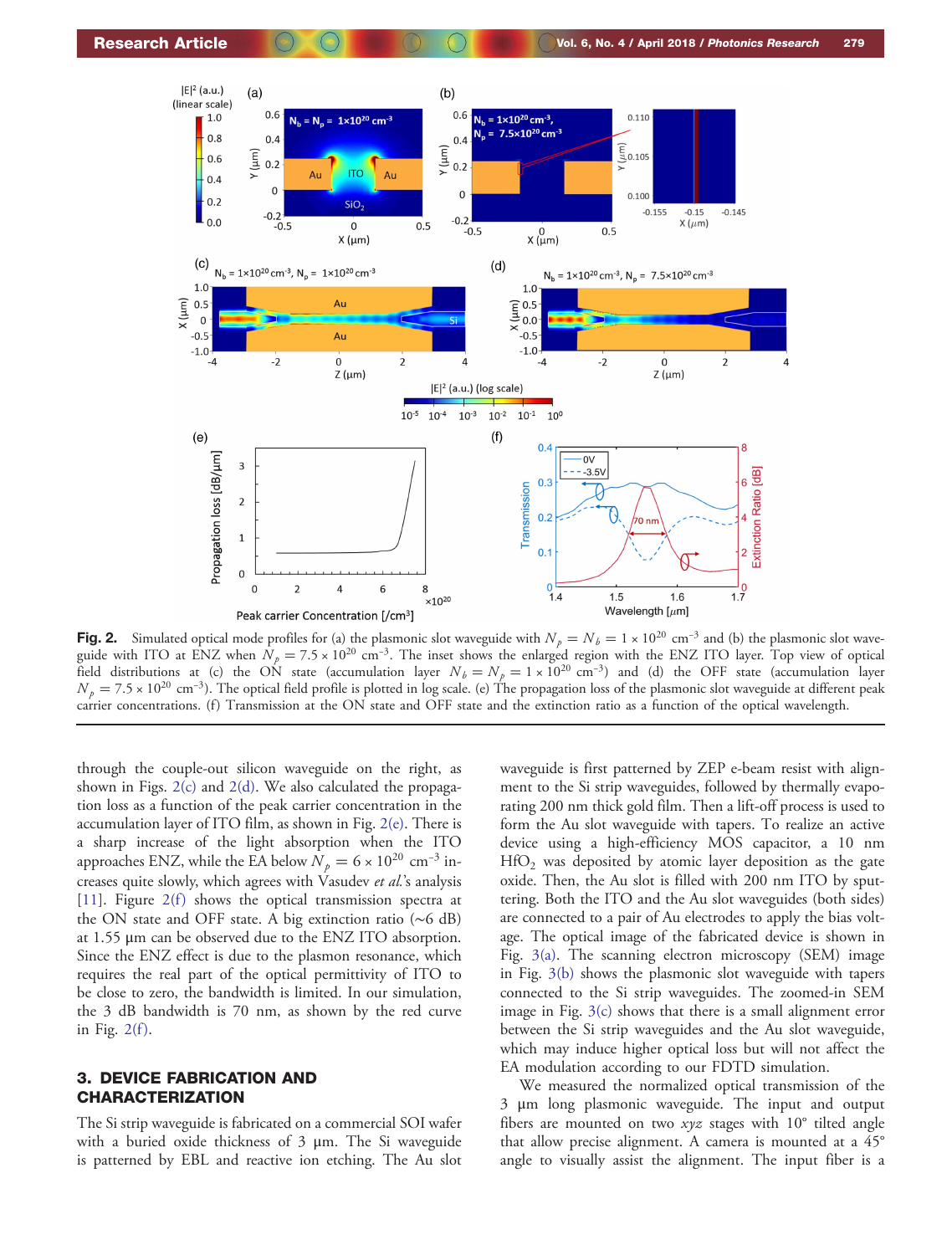<span id="page-3-0"></span>

Fig. 3. (a) Optical image of the plasmonic slot waveguide integrated with Si waveguides. (b) SEM image of the plasmonic slot waveguide. (c) Enlarged SEM image of the tapered region. (d) SEM image of the cross-sectional view of the slot waveguide.

polarization-maintaining fiber with polarization controlled input light (TE mode). The output is collected by a single-mode fiber. The gate voltage is applied between the ITO and Au electrodes through two probes. Figure  $4(a)$  shows the simulated optical transmission of the EA modulator and the experimentally measured results as a function of the applied gate voltage. In simulation, it shows a sharp decrease of the transmission around 3.5 V followed by a rapid increase. The strange phenomenon is caused by approximating the accumulated free carriers as a 1 nm uniform free electron layer, which will cause



Fig. 4. (a) Change of the measured (blue) and simulated (red) transmission with the applied gate voltage. (b) Left: measured static transmission spectra with no applied bias and 3.5 V bias. Right: measured ER with 3.5 V applied bias.

maximum optical absorption or EA modulation strength at the ENZ transition of ITO in the slot waveguide. In experiment, the electrically induced absorption slowly accelerates as the applied voltage increases, which differs quite significantly from the simulation results in Fig. 4(a) due to the continuous distribution of the accumulated free electrons in real devices. Koch et al. [[22\]](#page-4-0) reported the stationary quantum hydrodynamic model to derive the carrier distribution in the accumulation layer upon applying a bias across the capacitor. The calculated continuous carrier distribution is used to compute the modes and the extinction ratio (ER) of the modulator. The results pointed out clearly that uniform accumulation layer approximation would underestimate the ER at higher driving voltage. However, the discrepancy in sub-ENZ modulation requires more investigation. In our experiment, the ER is measured to be 4.5 dB and the corresponding modulation strength is 1.5 dB/μm with 3.5 V gate voltage. We also measured the optical transmission spectra over a broad wavelength range at 0 and 3.5 V bias voltages, as shown in Fig. 4(b). We plotted the ER of the electrically induced absorption modulator in the wavelength range of 1520–1610 nm, which shows a broadband response similar to the simulation results in Fig. 2(f). However, Fig.  $2(f)$  shows a typical Lorentzian resonator limited bandwidth, while our experimental result as shown in Fig. 4(b) has a relatively flat response with 1 dB variation of bandwidth of 70 nm (1530–1600 nm wavelength). Again, we attribute this discrepancy to the uniform accumulation approximation, because the continuous distribution of the free carriers in the ITO layer would homogenize the wavelength response, as well.

The dynamic modulation speed is demonstrated up to 40 MHz with an AC voltage swing of −2 to 2 V, as shown in Fig. 5, which is limited by our current testing instruments. The signal is applied to the Au bottom electrode layer, and, therefore, a positive/negative bias would cause accumulation/ depletion of free electrons in the ITO. As suggested by the simulation, the positive bias will induce accumulated layers of electrons at the  $ITO/HfO<sub>2</sub>$  interface, resulting in a decrease of transmission. When a negative voltage is applied, the optical transmission will actually increase due to the depletion of free electrons in the ITO layer, but at a smaller scale (30% of the full modulation swing) compared to the drop of transmission (70% of the full modulation swing) under positive gate voltage.



Fig. 5. Dynamic optical modulation testing results with <sup>−</sup><sup>2</sup> to 2 V sweep input bias voltage at 40 MHz.